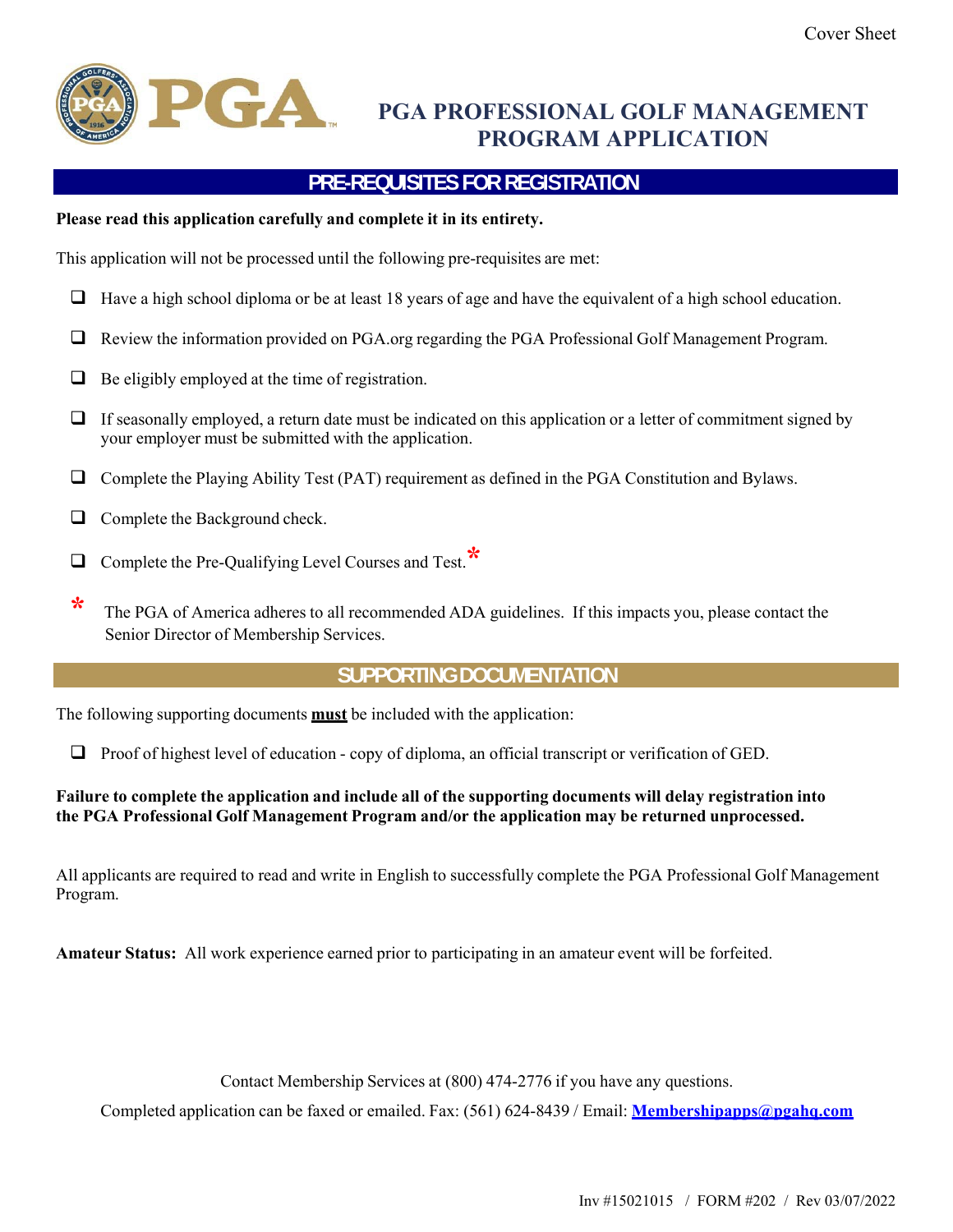

# **PGA Professional Golf Management Program Application**

| Check one: | Initial Registration | Re-registration |
|------------|----------------------|-----------------|
|            |                      |                 |

| <b>For Office Use Only</b> |          |  |
|----------------------------|----------|--|
| Associate $#$              | Section: |  |
| Reg. Date                  | PAT:     |  |

## **PERSONAL INFORMATION**

| Applicant Name:                                                                                                                                               |                                                                                  |                                                                                |                                                                                                                                           |
|---------------------------------------------------------------------------------------------------------------------------------------------------------------|----------------------------------------------------------------------------------|--------------------------------------------------------------------------------|-------------------------------------------------------------------------------------------------------------------------------------------|
|                                                                                                                                                               | First                                                                            | Middle                                                                         | Last                                                                                                                                      |
|                                                                                                                                                               |                                                                                  |                                                                                |                                                                                                                                           |
|                                                                                                                                                               |                                                                                  |                                                                                | Date of Birth: $\frac{1}{M M} \frac{1}{D D} \frac{1}{Y Y Y Y Y}$                                                                          |
|                                                                                                                                                               |                                                                                  |                                                                                |                                                                                                                                           |
|                                                                                                                                                               |                                                                                  | Present Home Address: <u>Street</u>                                            | Apt. No.                                                                                                                                  |
| City                                                                                                                                                          |                                                                                  | <b>State</b>                                                                   | Zip                                                                                                                                       |
|                                                                                                                                                               |                                                                                  |                                                                                | Home Phone #: $\frac{1}{\text{Area Code}}$                                                                                                |
|                                                                                                                                                               |                                                                                  |                                                                                | $\begin{array}{c}\n \text{Mobile Phone \#: } (\underline{\hspace{1cm}}) \quad \text{Area Code}\n \end{array}$                             |
| SEND ALL MAIL TO: □ Home □ Work                                                                                                                               |                                                                                  |                                                                                |                                                                                                                                           |
| Have you ever been convicted of a misdemeanor or felony? $\Box$ Yes $\Box$ No<br>If you answered "Yes", documentation must be included with this application. |                                                                                  |                                                                                |                                                                                                                                           |
| responses will be confidential.<br>$\perp$                                                                                                                    | Male $\Box$ Female                                                               |                                                                                | Gender and Race: This information will be used for statistical information only. Indication of gender and race is STRICTLY VOLUNTARY. All |
| African American<br>Asian or Pacific Islander<br>Hispanic or Latino<br>$\perp$                                                                                | American Indian, Aleut, Eskimo<br>$\Box$ Caucasian<br>$\Box$ Multi-racial/Ethnic | $\Box$ Other                                                                   |                                                                                                                                           |
|                                                                                                                                                               |                                                                                  | <b>LAST AMATEUR EVENT</b>                                                      |                                                                                                                                           |
|                                                                                                                                                               |                                                                                  | □ None<br>$\overline{\text{MM}} \ \overline{\text{DD}} \ \overline{\text{YY}}$ |                                                                                                                                           |

\*Participation in an amateur event will forfeit all work experience credits earned prior to the event.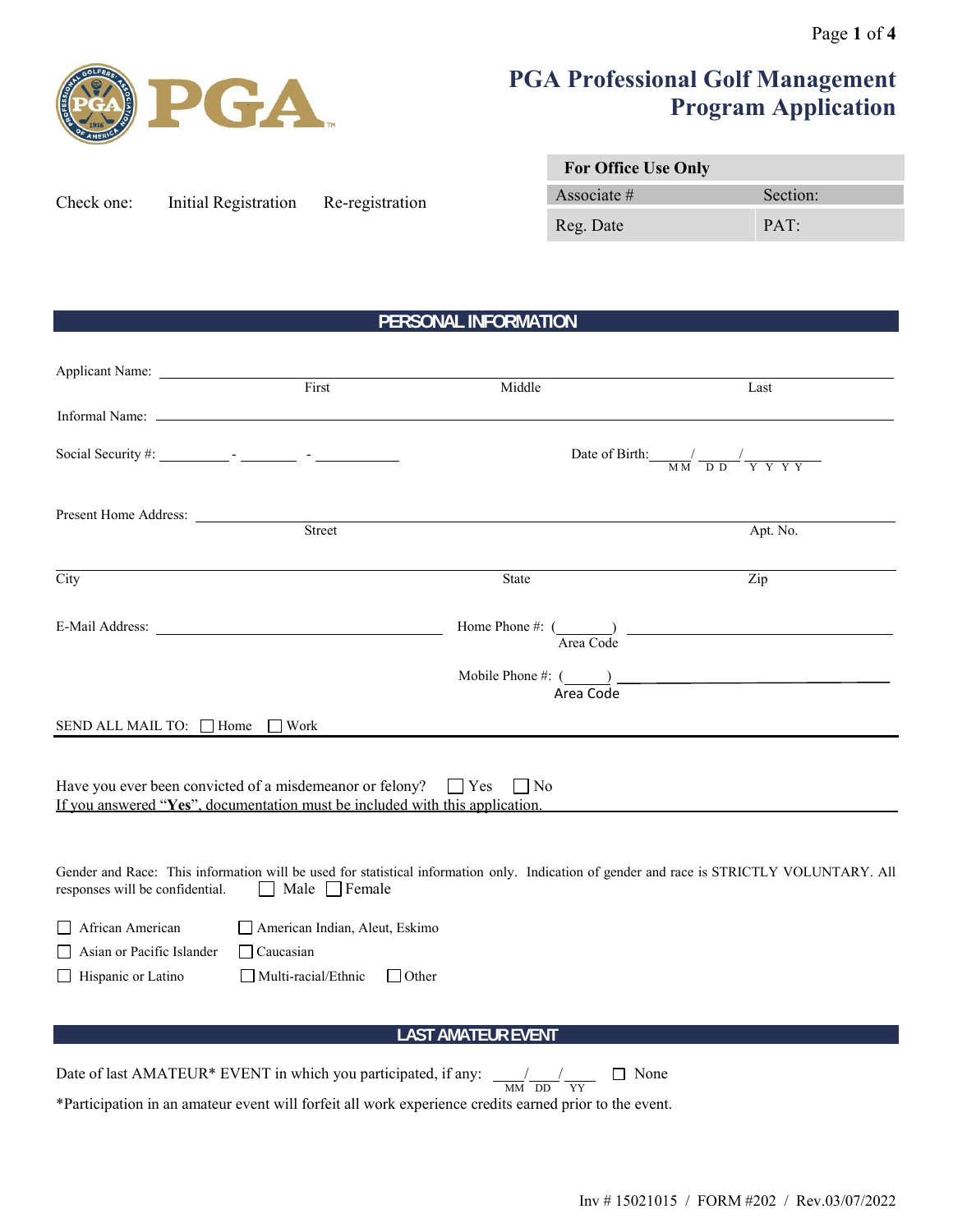| Name | Last 4 digits of Social Security |
|------|----------------------------------|
|      |                                  |

| <b>CURRENT EMPLOYMENT</b>                             | PREVIOUS EMPLOYMENT                                                                                                                 |
|-------------------------------------------------------|-------------------------------------------------------------------------------------------------------------------------------------|
|                                                       | If position held within the last twelve months                                                                                      |
|                                                       | Previous Job Title <b>Exercise Server Access 1996</b>                                                                               |
|                                                       |                                                                                                                                     |
| Current Classification B_______                       | Previous Classification B_______                                                                                                    |
|                                                       |                                                                                                                                     |
| Start Date $\frac{1}{1}$                              | Start Date <u>1 / 1</u> End Date 1 /                                                                                                |
| MM DD YYYY                                            | MM DD YYYY<br>MM DD YYYY                                                                                                            |
|                                                       |                                                                                                                                     |
|                                                       |                                                                                                                                     |
|                                                       |                                                                                                                                     |
| Name of Current Facility/Company                      | Name of Previous Facility/Company                                                                                                   |
|                                                       |                                                                                                                                     |
| <b>Physical Mailing Address</b>                       | Physical Mailing Address                                                                                                            |
|                                                       |                                                                                                                                     |
| State<br>$\overline{Zip}$<br><b>City</b>              | $\overline{\text{City}}$<br>State<br>$\overline{Zip}$                                                                               |
|                                                       |                                                                                                                                     |
| (Courrent Facility/Company Phone                      | Previous Facility/Company Phone                                                                                                     |
|                                                       |                                                                                                                                     |
|                                                       |                                                                                                                                     |
|                                                       |                                                                                                                                     |
|                                                       |                                                                                                                                     |
|                                                       |                                                                                                                                     |
|                                                       | <b>SIGNATURES</b><br>I confirm the applicant meets the eligible employment requirements as defined in the PGA Constitution & Bylaws |
|                                                       |                                                                                                                                     |
|                                                       |                                                                                                                                     |
| Signature of Current Employer / Immediate Supervisor  | Signature of Previous Employer / Immediate Supervisor (If applicable)                                                               |
|                                                       |                                                                                                                                     |
|                                                       |                                                                                                                                     |
| Print Name of Current Employer / Immediate Supervisor | Print Name of Current Employer / Immediate Supervisor                                                                               |
|                                                       |                                                                                                                                     |

Employer may provide character comments (Optional) Employer may provide character comments (Optional)

#### **IMPORTANT**

All applicants are urged to be factual, as falsification of information could result in disciplinary action against any member or associate applicant who completes or verifies this form.

I have reviewed the Steps to Become a PGA Professional information provided on PGA.org and I agree to abide by all present and future regulations of the Association and the Section with which I am affiliated. I understand that the Associate Program registration fees and the Level 1 Materials Fee is non-refundable.

#### **Please sign and date below**

Applicant's Signature Date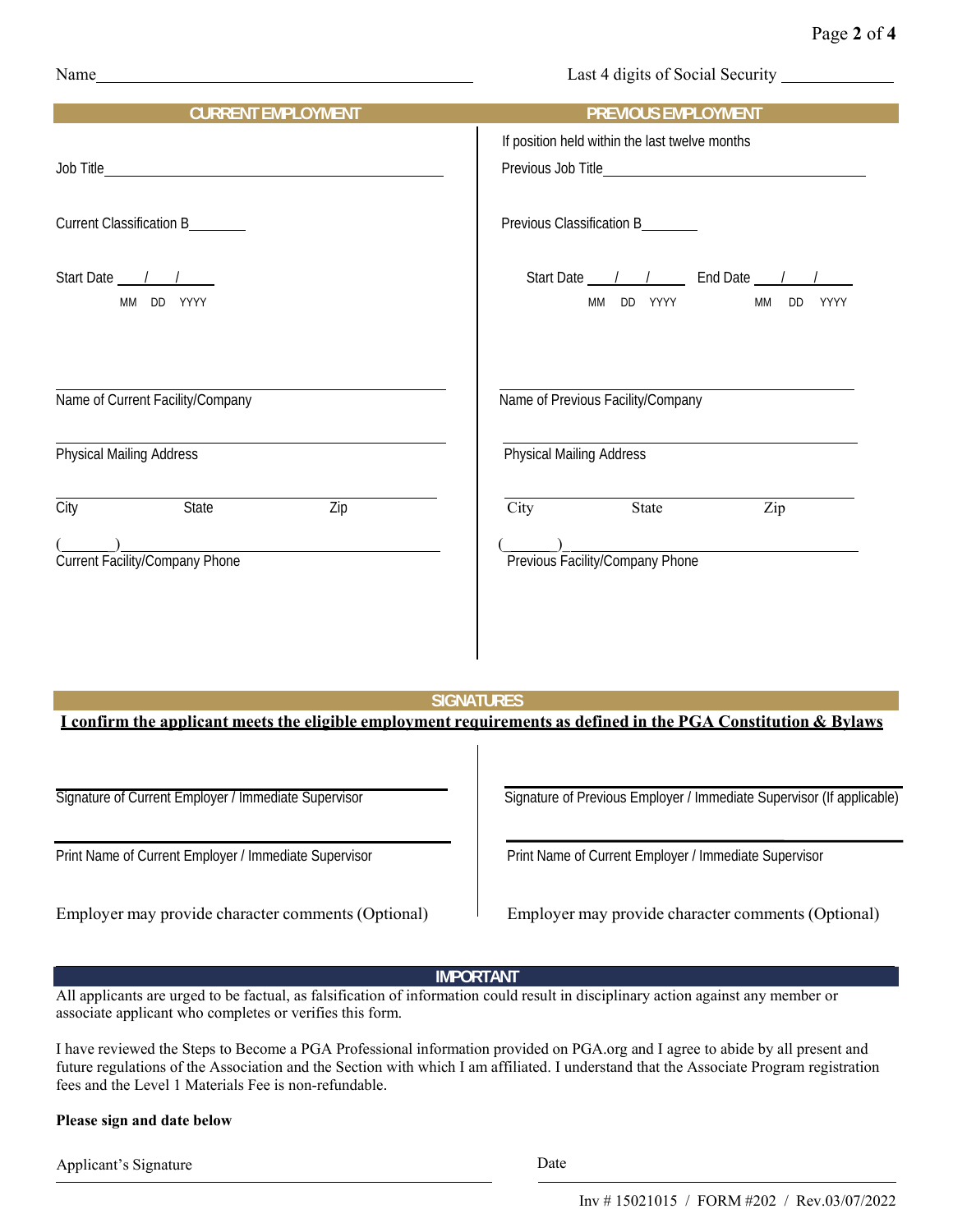

## **REQUEST FOR BENEFICIARY INFORMATION**

**Membership Services Department**

PGA of America PO Box 109601 Palm Beach Gardens, FL 33410-9601 Phone 1-800-474-2776 / Fax (561) 624-8439 membershipapps@pgahq.com

Full Legal Name

ID Number

Please Print

Social Security Number XXX-XX-

Last 4 digits

**NAMING THE BENEFICIARY:** It is important that your beneficiary designation be clear so that there will be no question as to your intent. It is also recommended that you name a primary and contingent beneficiary. When naming your beneficiary (ies) please indicate their full legal name, social security number and relationship. If the beneficiary is not related either by blood or marriage, insert the words "Not Related."

| <b>PRIMARY BENEFICIARY(IES): Please Print</b>             |                                         |
|-----------------------------------------------------------|-----------------------------------------|
|                                                           |                                         |
| Last Four Digits of Social Security Number: ____________  | Benefit Percent: _____________%         |
|                                                           |                                         |
|                                                           |                                         |
| Last Four Digits of Social Security Number: ____________  | Benefit Percent: ____________%          |
|                                                           |                                         |
| <b>CONTINGENT: Please Print</b>                           |                                         |
|                                                           |                                         |
|                                                           | Benefit Percent: ____________%          |
|                                                           |                                         |
| <b>CONTINGENT: Please Print</b>                           |                                         |
|                                                           | Date of Birth: $\frac{1}{M M/DD}$ /YYYY |
| Last Four Digits of Social Security Number: _____________ | Benefit Percent: ____________%          |
|                                                           |                                         |

The beneficiary (ies) designated on this form will remain in effect until such time as you notify the PGA of America, in writing, of any changes.